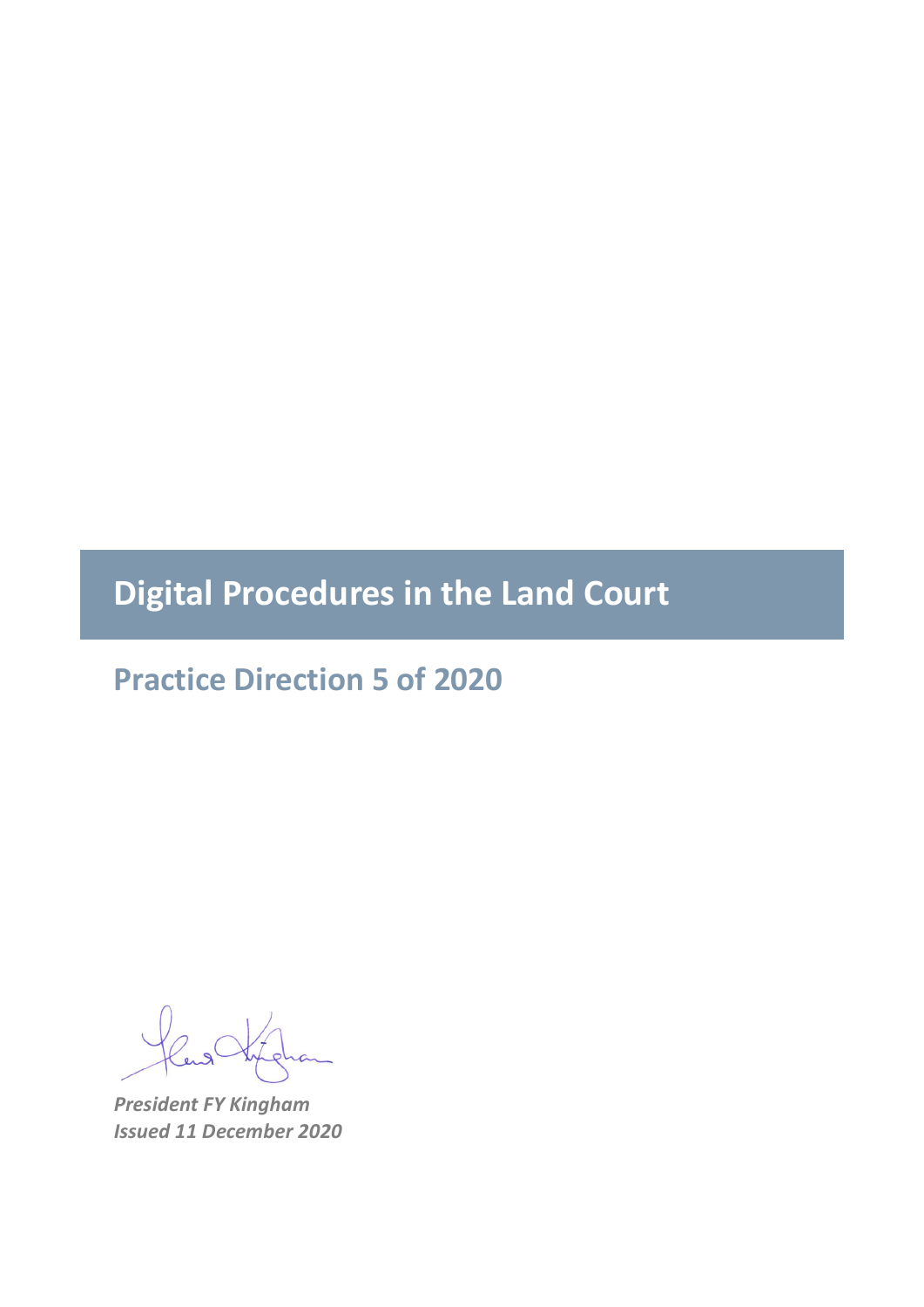# TABLE OF CONTENTS

# Table of Contents

|  | 9 |  |  |  |  |  |
|--|---|--|--|--|--|--|
|  | 9 |  |  |  |  |  |
|  |   |  |  |  |  |  |
|  |   |  |  |  |  |  |
|  |   |  |  |  |  |  |
|  |   |  |  |  |  |  |
|  |   |  |  |  |  |  |
|  |   |  |  |  |  |  |
|  |   |  |  |  |  |  |
|  |   |  |  |  |  |  |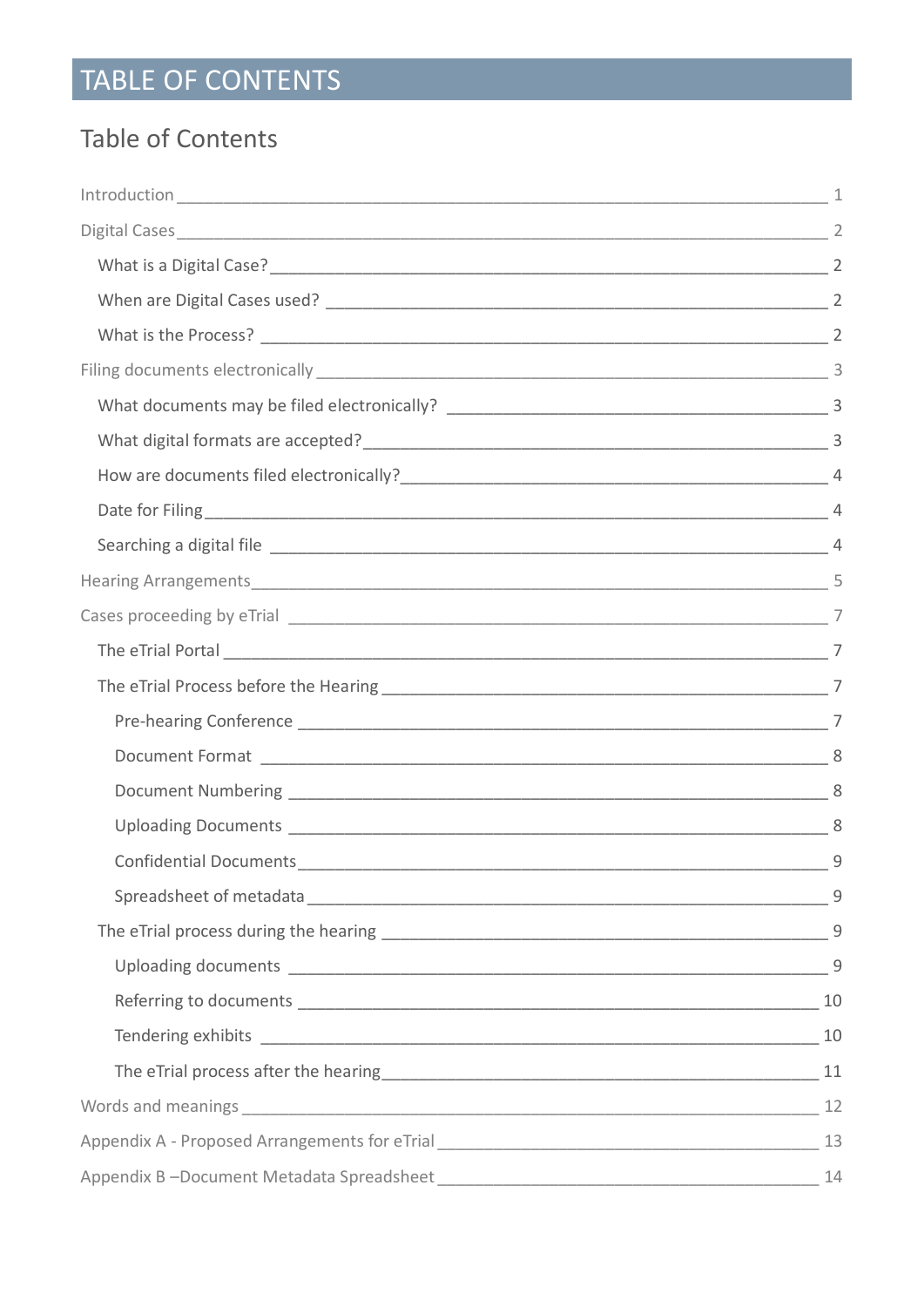# **INTRODUCTION**

### <span id="page-2-0"></span>Introduction

- 1. This Practice Direction is issued pursuant to s 22(2) of the *Land Court Act 2000* and repeals and replaces Land Court *Practice Direction 1 of 2019 – eTrials (Electronic hearings)* and *Practice Direction 2 of 2019 – Provision of Electronic Documents to the Land Court,* which are repealed in whole.
- 2. This Practice Direction explains the digital procedures used in the Land Court.
- 3. This Practice Direction is to be applied with the objective of avoiding undue delay, expense and technicality.
- 4. The purposes of this Practice Direction are to:
	- a. facilitate the Court dealing with cases in a way that is accessible, fair, just, economical and expeditious;
	- b. encourage the efficient and cost-effective management of documents at all stages of litigation; and
	- c. facilitate the conduct of electronic trials.
- 5. Unless stated otherwise, a reference to a party or the parties includes their lawyers or agents.
- 6. Terms that appear in italics in the Practice Direction are defined in the 'words and meanings' section of the document.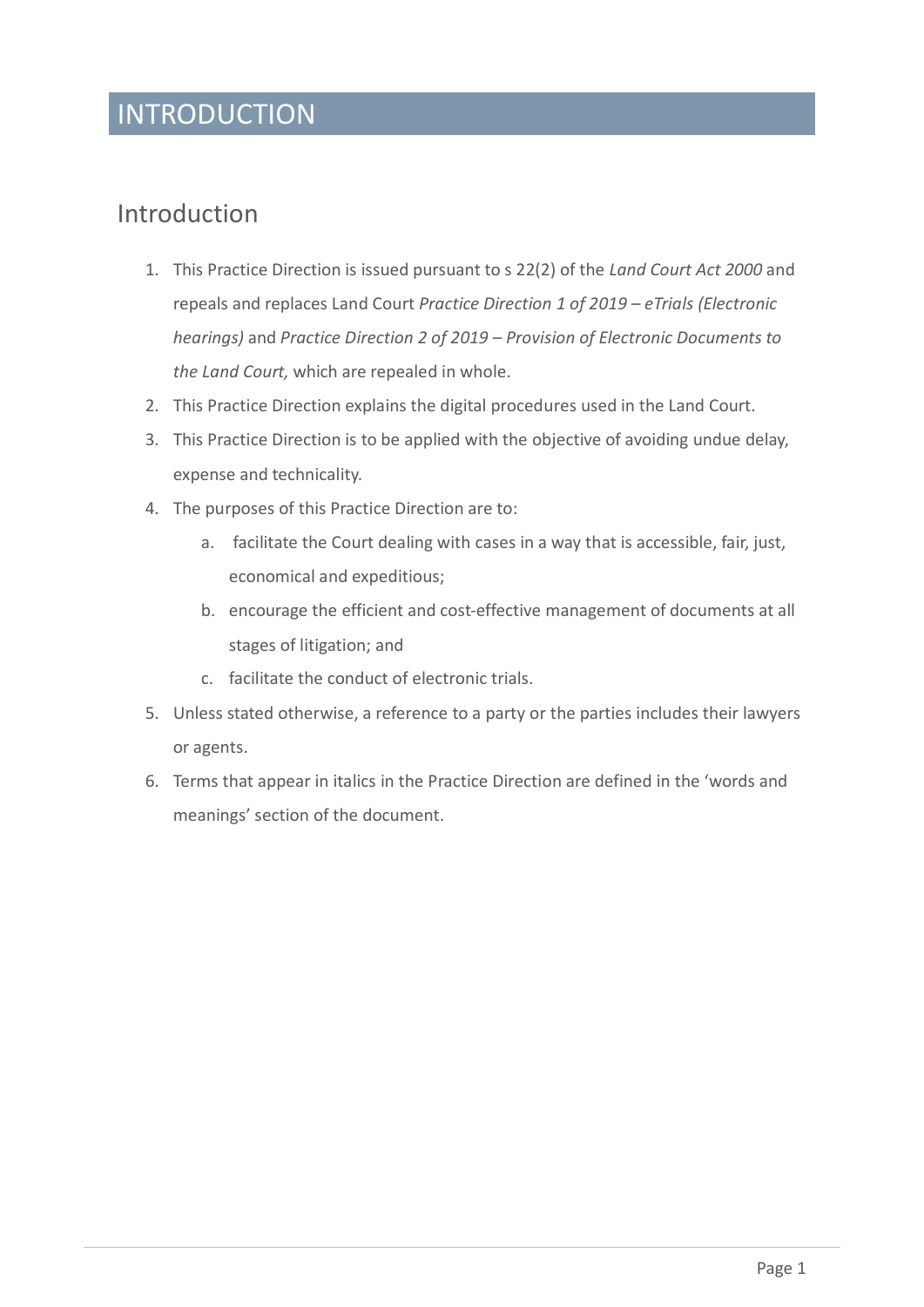# DIGITAL CASES

### <span id="page-3-0"></span>Digital Cases

### <span id="page-3-1"></span>WHAT IS A DIGITAL CASE?

7. The Court may direct that the case proceeds as a *digital case*. This means that parties are expected to provide all filed documents electronically.

### <span id="page-3-2"></span>WHEN ARE DIGITAL CASES USED?

- 8. A case will proceed as a digital case:
	- a. if it commences by referral eg. mining objection hearings; or
	- b. where the Court makes a direction on its own initiative or at the request of a party.

#### <span id="page-3-3"></span>WHAT IS THE PROCESS?

- 9. The Registry will advise the parties that their case will proceed as a digital case.
- 10. The filing party must file any documents in a digital case electronically.
- 11. If it is not reasonably practicable for a party to file documents electronically, they may request that the Registry receives them in hard copy. If the Principal Registrar accepts that request, the party may file documents in hard copy. The Registry will convert and store the documents electronically.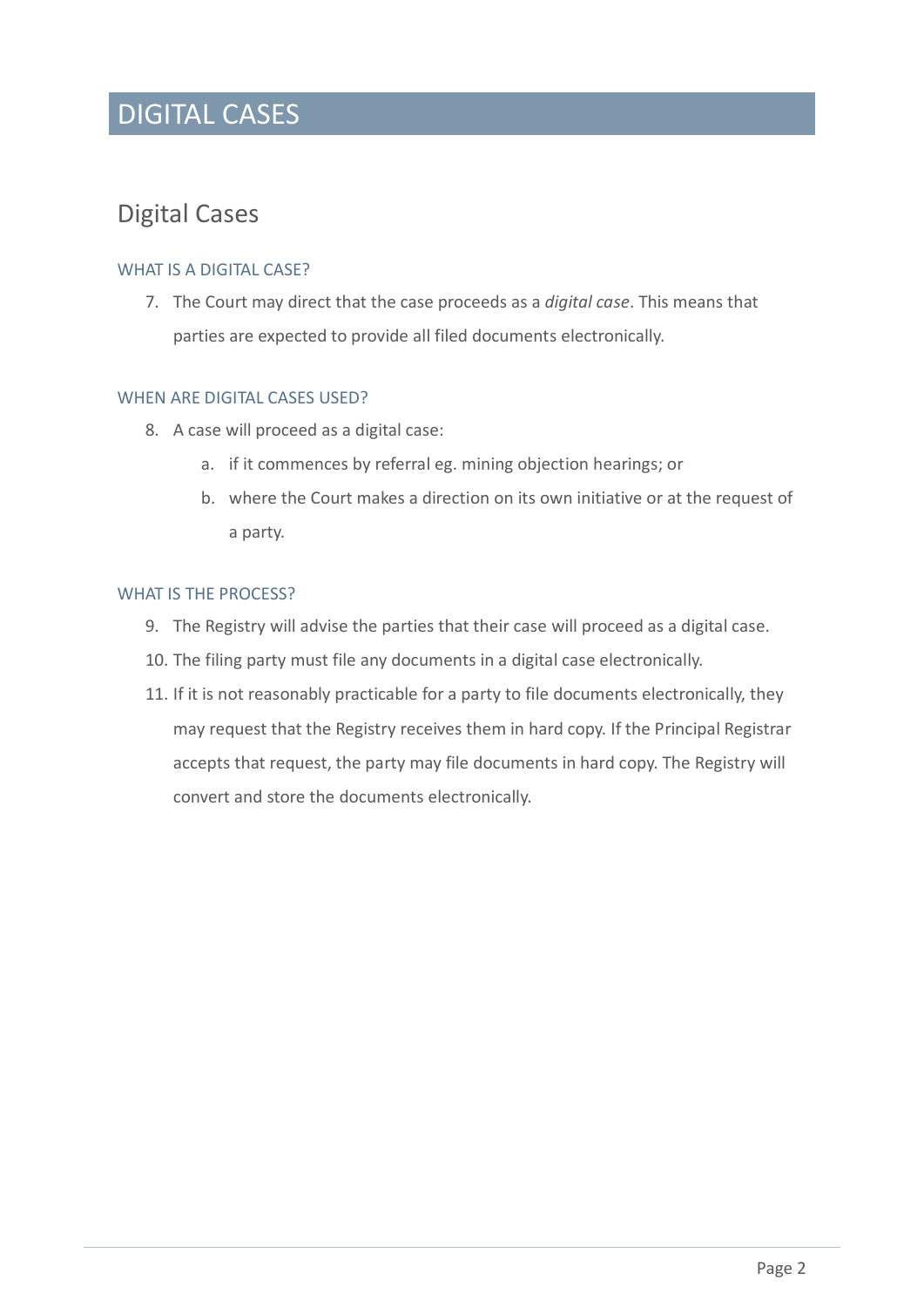# FILING DOCUMENTS ELECTRONICALLY

### <span id="page-4-0"></span>Filing documents electronically

### <span id="page-4-1"></span>WHAT DOCUMENTS MAY BE FILED ELECTRONICALLY?

- 12. The following documents may be *filed electronically*, whether or not the file is a digital case:
	- a. general applications in a case;
	- b. affidavits, statements of evidence, expert reports;
	- c. other documents, including *referral documents* in cases commenced in the Court under a recommendatory provision; [1](#page-4-3) and
	- d. requests for subpoenas or notices of non-party disclosure.
- 13. The Principal Registrar may issue a practice note prescribing other documents that may be filed electronically.

### <span id="page-4-2"></span>WHAT DIGITAL FORMATS ARE ACCEPTED?

- 14. The Registry will accept a document electronically for filing if it complies with the following requirements:
	- a. it is provided as an unlocked *text-searchable PDF* file or in another form approved by the Principal Registrar in writing prior to filing;
	- b. it is provided:
		- a. by email (only if the document does not exceed 25MB);
		- b. on a USB or portable hard drive;
		- c. by uploading to a *SharePoint* site as notified by the Registry.
- 15. The Registry will not accept a document electronically for filing if the document can only be accessed through a file hosting service or via links to other websites provided in an email.

<span id="page-4-3"></span><sup>1</sup> See s 52A *Land Court Act 2000* which defines the meaning of recommendatory provision. It includes referrals to the Court which commence mining objection hearings.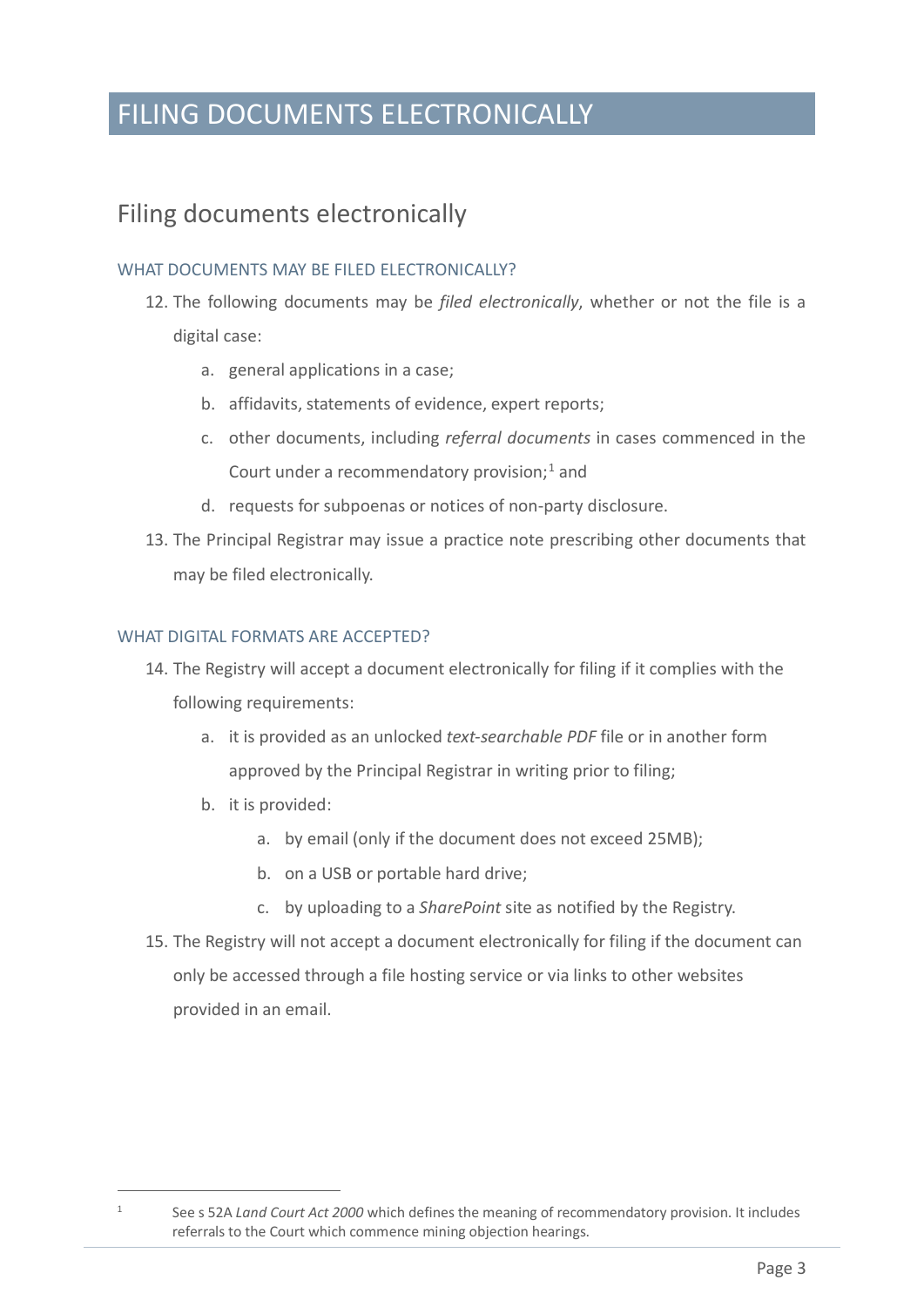# FILING DOCUMENTS ELECTRONICALLY

### <span id="page-5-0"></span>HOW ARE DOCUMENTS FILED ELECTRONICALLY?

- 16. A Registry officer will file stamp the document electronically.  $2$  A seal will also be applied to documents requiring the Court seal. However, a subpoena will not issue until the party requesting the subpoena has paid the applicable fee.
- 17. The Registry officer will save and link the document to the Land Court file management database.
- 18. The Registry officer will reply via email advising that the document has been filed and attach a copy of the document with the relevant stamps applied.
- 19. If the document is too large for the Registry to send back to the filing party, the Registry officer will only send the first page of the document which will contain the relevant stamps.

### <span id="page-5-1"></span>DATE FOR FILING

- 20. The date of filing for a document provided electronically will be:
	- a. if the document is received by the Registry before 4.30pm on a day the registry is open for business – that day; or
	- b. otherwise the next day the Registry is open for business.

### <span id="page-5-2"></span>SEARCHING A DIGITAL FILE

21. Unless otherwise provided by Practice Direction, a digital file may be searched by request to the Principal Registrar.[3](#page-5-4)

<span id="page-5-3"></span><sup>&</sup>lt;sup>2</sup> If a PDF document is locked, the Registry is unable to apply the filing stamps electronically. The Registry will inform the filing party of this. The filing party may wish to send an unlocked version of the document so the electronic stamps can be applied.

<span id="page-5-4"></span><sup>&</sup>lt;sup>3</sup> The Court intends to provide online access to the file index and filed documents as soon as practicable.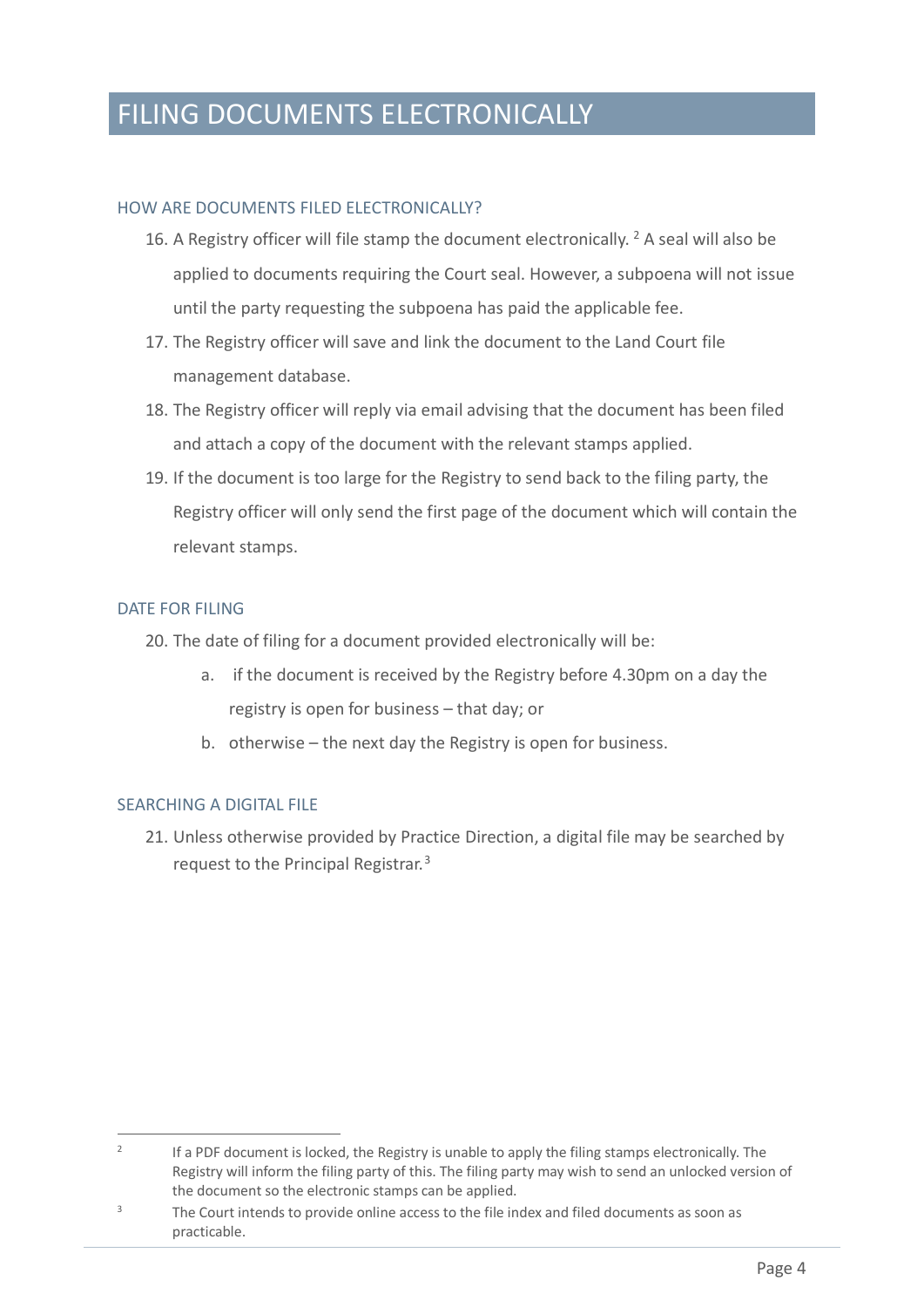### HEARING ARRANGEMENTS

### <span id="page-6-0"></span>Hearing Arrangements

- 22. At any stage of a case, prior to the commencement of the hearing, the Court may direct that it is heard as an eTrial, on its own initiative or at the parties' request.
- 23. An eTrial is a hearing conducted using computer hardware and software within the courtroom which allows all documentary evidence to be viewed in electronic form by the Court and by those parties involved in the hearing. It has the features set out below:
	- a. documents within an eTrial portal are fully searchable. This means keywords and phrases within relevant documents can be quickly and easily searched. This assists parties in the preparation of their case and, where relevant, negotiations, as well as providing easy access to documents during the hearing;
	- b. all parties, including remote and regional participants have 24-hour real time access to relevant documents before and during a hearing;
	- c. eTrials significantly reduce paper handling and photocopying costs;
	- d. eTrials are compatible with commercial document management and case preparation systems; and
	- e. documents can be seen by all attendees at the hearing, not just those with access to hardcopies.
- 24. The Court will consider directing an eTrial in all cases, taking into account relevant considerations, including–
	- a. the likely length of the hearing;
	- b. the number of witnesses, including expert witnesses;
	- c. the potential number of documents;
	- d. whether all parties to the proceedings have the ability to produce and receive documents in PDF form;
	- e. whether one or more parties are located outside of Brisbane;
	- f. whether the likely venue for the trial will support an eTrial;
	- g. whether the costs of an eTrial can be easily absorbed in a discovery phase in which documents exchanged are already in electronic format; and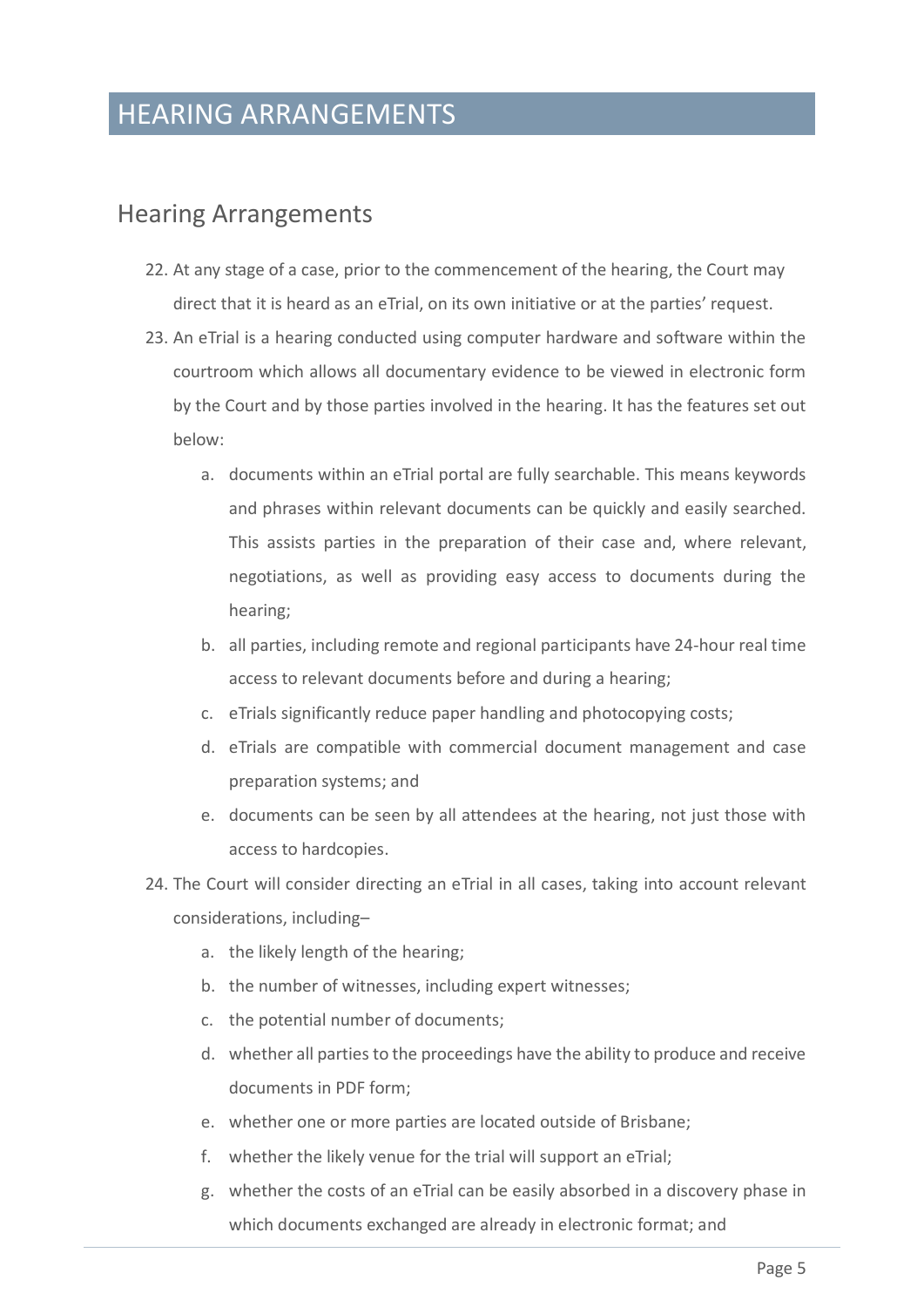# HEARING ARRANGEMENTS

- h. the convenience of the Court.
- 25. The earlier a case is identified for an eTrial the more likely it is that–
	- a. costs will be reduced through a streamlining of Court processes; and
	- b. parties will get the full benefit of the ease of access to electronic documents.
- 26. If the case has not already been directed to eTrial, the Court will request the parties to consider whether the case should proceed as an eTrial, once it is clear whether expert evidence will be relied on and what process the Court will use to manage the expert evidence.
- 27. However, a party may request an eTrial at any stage of a case prior to the hearing commencing.
- 28. The Court may direct special arrangements for electronic documents if the hearing will take place in a venue that cannot support an eTrial.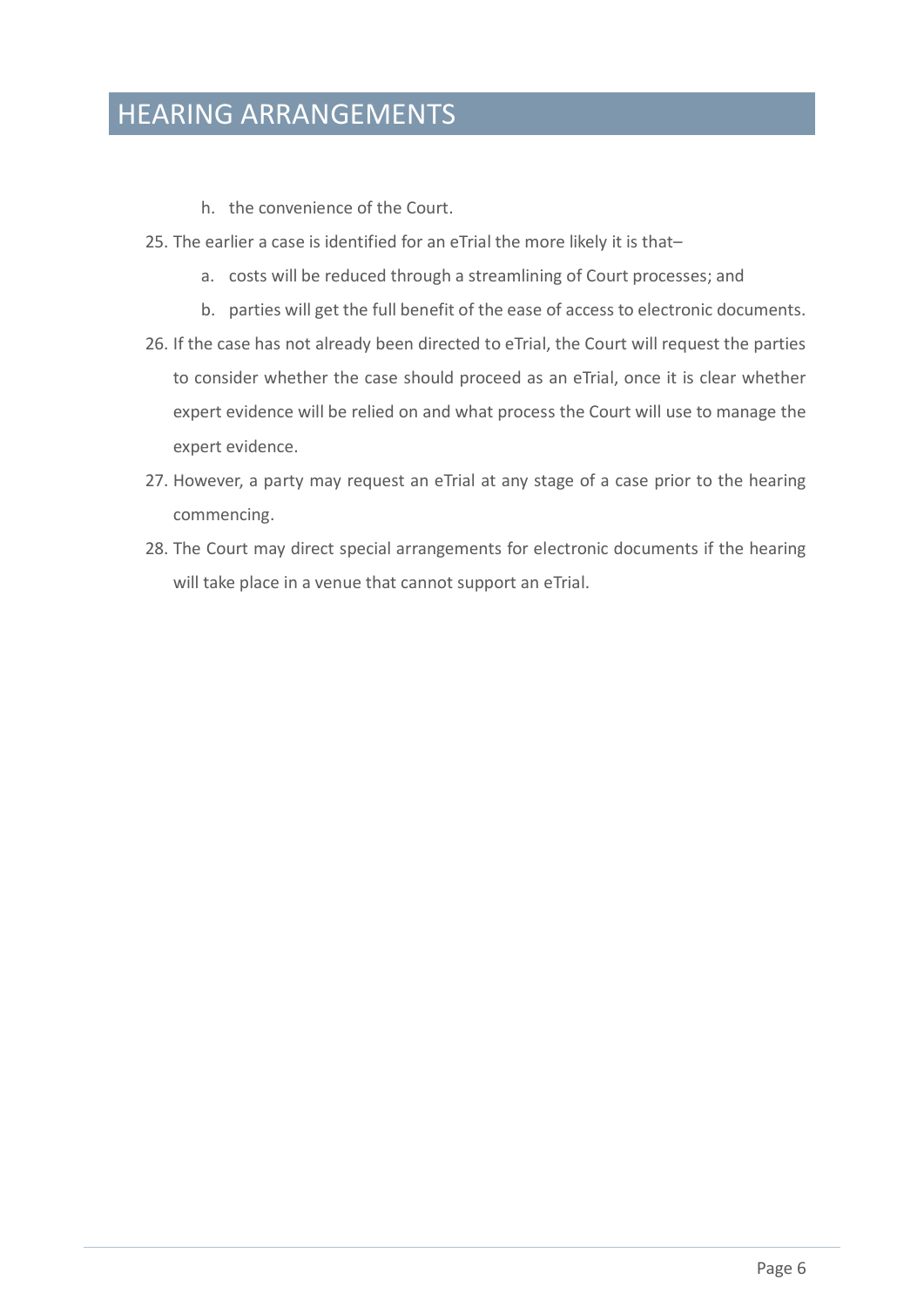### <span id="page-8-0"></span>Cases proceeding by eTrial

### <span id="page-8-1"></span>THE ETRIAL PORTAL

- 29. If the Court directs a case proceeds as an eTrial, it will establish and maintain an eTrial portal for the case.
- 30. Access to the eTrial portal is limited to recipients of an access link.
- 31. A party may nominate more than one recipient of an access link. The Principal Registrar will ask each party to provide the email addresses for any recipients.
- 32. Prior to the hearing commencing, a recipient may upload, read and download documents. Once a hearing commences, a recipient may only read or download documents on the eTrial portal.
- 33. Any type of document<sup>[4](#page-8-4)</sup> can be added to the eTrial portal, provided it complies with paragraph 14 of this Practice Direction.

#### <span id="page-8-2"></span>THE ETRIAL PROCESS BEFORE THE HEARING

#### <span id="page-8-3"></span>Pre-hearing Conference

- 34. As soon as practicable after a case is directed to proceed as an eTrial, the Principal Registrar will contact the parties to discuss a pre-hearing conference to settle the arrangements for the eTrial.
- 3[5](#page-8-5). Parties must bring the Proposed Arrangements for eTrial form<sup>5</sup> to the pre-hearing conference.
- 36. At the pre-hearing conference, the Principal Registrar will
	- a. discuss the eTrial portal and, if possible, demonstrate it to the parties; and
	- b. discuss the parties' proposals for the format of the documents and the document ID numbering convention.
- 37. The Principal Registrar will decide the arrangements for the eTrial, if they are not agreed at the pre-hearing conference.

<span id="page-8-4"></span><sup>4</sup> As defined in the *Evidence Act 1977* Sch 3.

<span id="page-8-5"></span><sup>&</sup>lt;sup>5</sup> See Appendix A.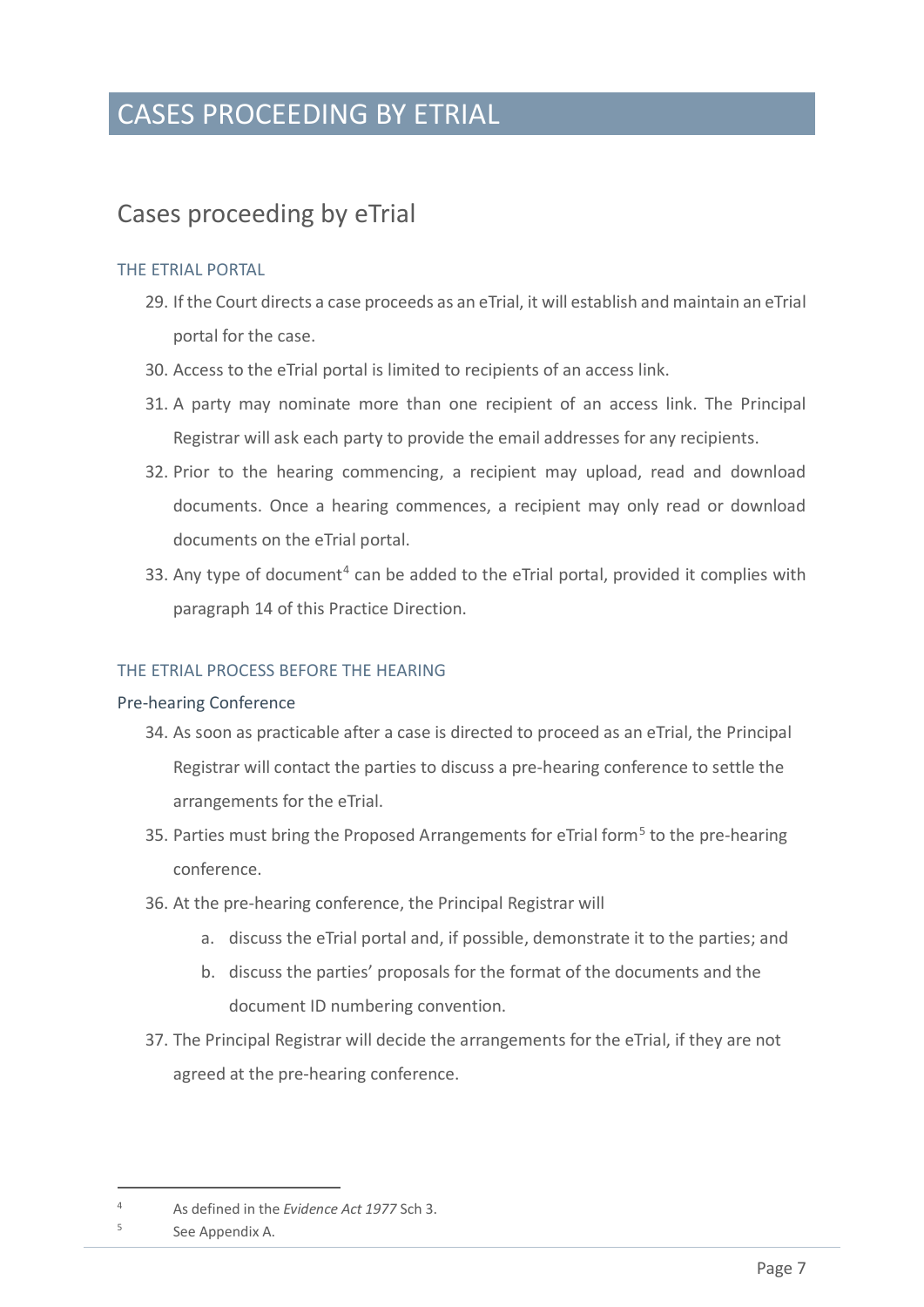- 38. If there are no areas of disagreement between the parties in relation to the conduct of an eTrial the parties may request the Principal Registrar to vacate the pre-hearing conference by providing–
	- a. the Proposed Arrangements for eTrial form; and
	- b. a consent request for the pre-hearing conference to be vacated.
- 39. If the Principal Registrar approves the parties' proposed arrangements for the eTrial, the Principal Registrar may vacate the pre-hearing conference.

#### <span id="page-9-0"></span>Document Format

40. Unless otherwise approved by the Principal Registrar, a document for use in an eTrial must be in the format provided for by paragraph 14.

#### <span id="page-9-1"></span>Document Numbering

- 41. A document ID is the unique identifier for the document, which allows each document on the eTrial portal to be located and cited.
- 42. Each document (but not each page of a document) will have a document ID (eg. ABC.001 and not ABC 0001.001.0001).
- 43. If the parties do not agree on the numbering convention for the documents at, or prior to, the pre-hearing conference, the Principal Registrar will decide the numbering convention for the case.

#### <span id="page-9-2"></span>Uploading Documents

- 44. Unless otherwise directed, parties must upload all documents they wish to access during the hearing, using the agreed or decided numbering convention, no later than five business days prior to the date of the hearing review.
- 45. A party may request assistance from the Court in uploading their documents.
- 46. The Court will set up a notification alert for the portal for when new documents are uploaded, altered or deleted.
- 47. Unless otherwise directed, in an eTrial, service is effected upon the document being uploaded to the eTrial portal.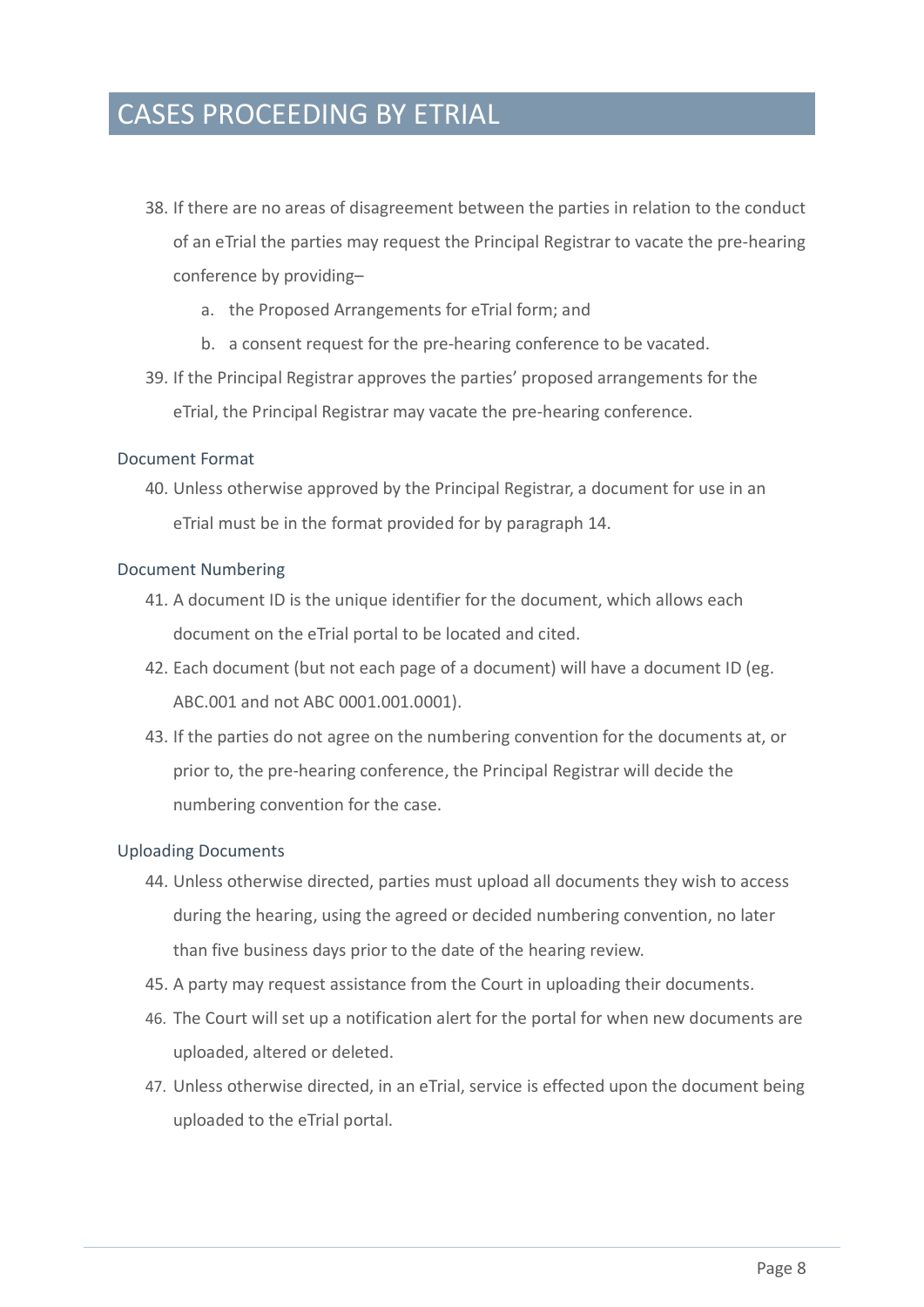### <span id="page-10-0"></span>Confidential Documents

- 48. A party must not upload confidential documents to the eTrial portal.
- 49. If a document has been disclosed subject to directions to preserve its confidentiality, the document can only be uploaded to the eTrial portal by the Court. The Court will advise case-specific arrangements to maintain confidentiality, either as agreed between the parties and the Principal Registrar or as directed by the hearing Member.

#### <span id="page-10-1"></span>Spreadsheet of metadata

50. Any party who uploads new documents to the eTrial portal must provide the Principal Registrar with an Excel spreadsheet of document metadata. [6](#page-10-4) This is to assist the Court with applying metadata to the eTrial portal and must be done **every**  time new documents are uploaded.

### <span id="page-10-2"></span>THE ETRIAL PROCESS DURING THE HEARING

#### <span id="page-10-3"></span>Uploading documents

- 51. Once a hearing commences, the parties' access to the eTrial portal will be limited to read and download only.
- 52. The Associate to the hearing Member is responsible for managing the eTrial portal during the hearing. The Associate may make any changes to documents and upload any additional documents as agreed by the parties or as otherwise directed by hearing Member.
- 53. If a party provides written submissions, outlines of arguments or lists of authorities, they should provide them in digital format to the Associate to be uploaded to the eTrial portal before they refer to them.
- 54. If a party wishes to show a new document to a witness before it has been uploaded to the eTrial portal, they must discuss this with the Associate beforehand, so arrangements can be made to display it in the courtroom.

<span id="page-10-4"></span><sup>&</sup>lt;sup>6</sup> See Appendix B for format required for spreadsheet of document metadata.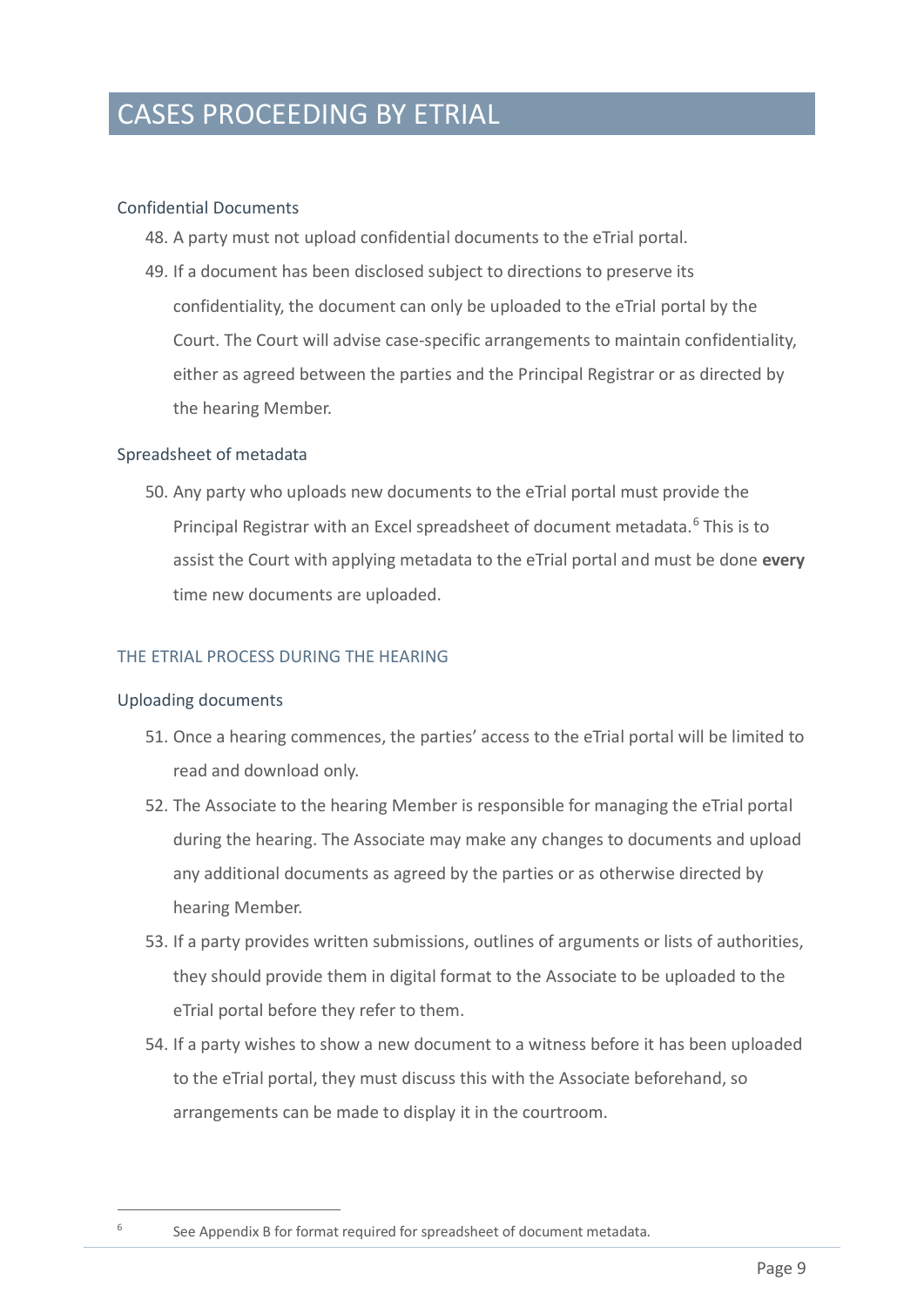- 55. If a new document is admitted into evidence during the hearing, $<sup>7</sup>$  $<sup>7</sup>$  $<sup>7</sup>$  the Associate will</sup> upload it to the eTrial portal as soon as practicable and, if the hearing has not concluded, before the hearing resumes.
- 56. Unless otherwise arranged with the Associate, documents to be uploaded during the hearing must be provided to the Associate in the following way:
	- a. documents with a file size of under 25MB may be emailed to the Associate; or
	- b. documents with a file size of 25MB or greater must be provided to the Associate by USB or portable hard drive.

### <span id="page-11-0"></span>Referring to documents

57. When referring to a document during a hearing, parties must cite the document ID in full, followed by the digital page number and any paragraph numbers.

### <span id="page-11-1"></span>Tendering exhibits

- 58. Uploading a document to the eTrial portal does not make the document evidence in a hearing, unless there is a direction to that effect.<sup>[8](#page-11-3)</sup>
- 59. If a party wants to tender a document on the eTrial portal as an exhibit, they must tender it and, if it is admitted into evidence, the Associate will mark the document as an exhibit on the eTrial portal.

<span id="page-11-2"></span><sup>7</sup> This allows the party to introduce a document during a witness' evidence without prior agreement or order.

<span id="page-11-3"></span><sup>8</sup> E.g. *Practice Direction 4 of 2018 - Procedure for Mining Objection Hearings* provides each document in the application material in a mining objection hearing will be marked as an exhibit: see [36].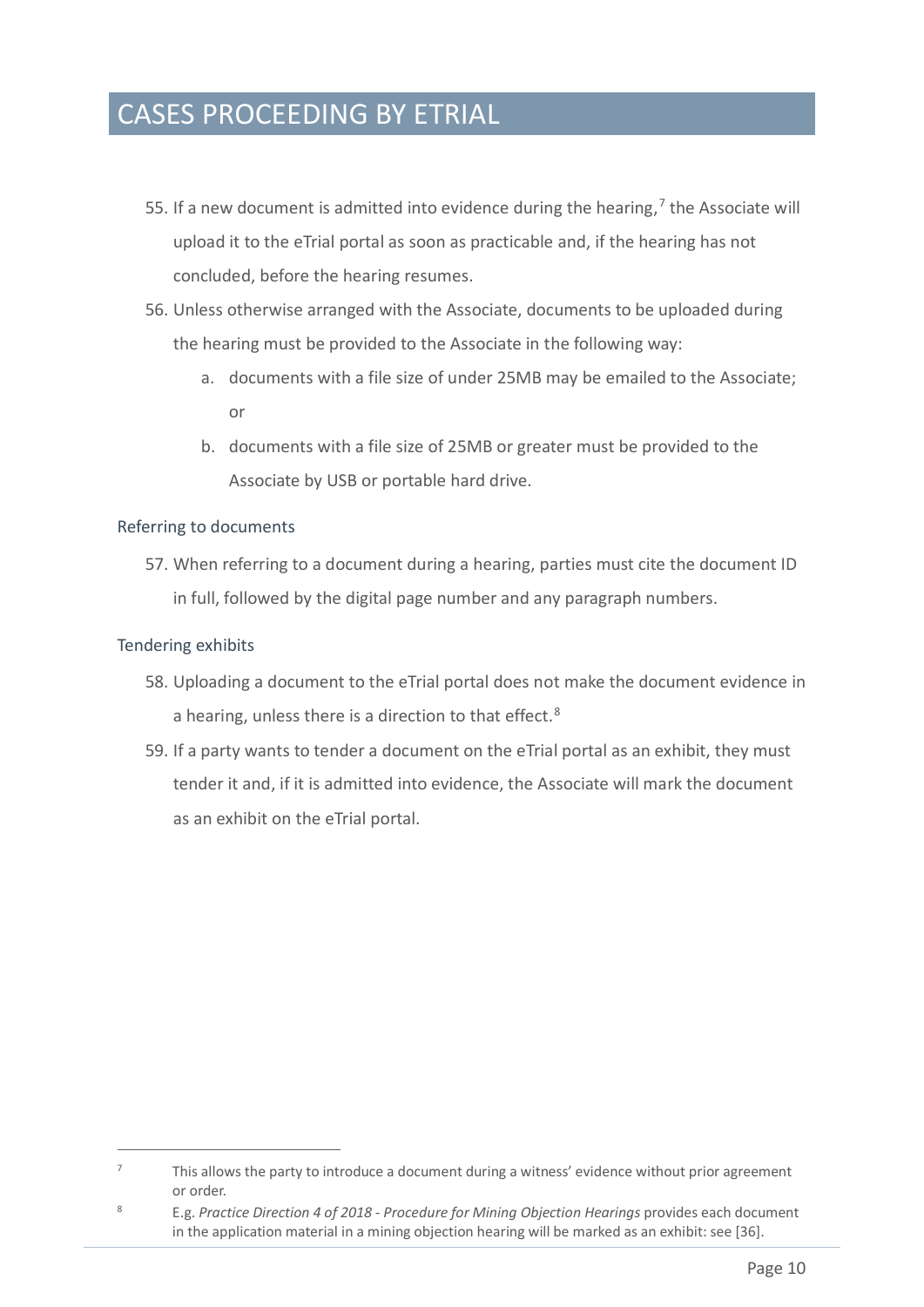### <span id="page-12-0"></span>The eTrial process after the hearing

- 60. The eTrial portal will be retained for use in the event of:
	- a. an appeal against, or judicial review of, the decision; or
	- b. a remitted hearing.

### 61. The parties' access to the eTrial portal will be removed–

- a. if the case resolves before hearing, when the file is closed;
- b. after any relevant appeal period has expired; or
- c. an appeal or judicial review application has been decided.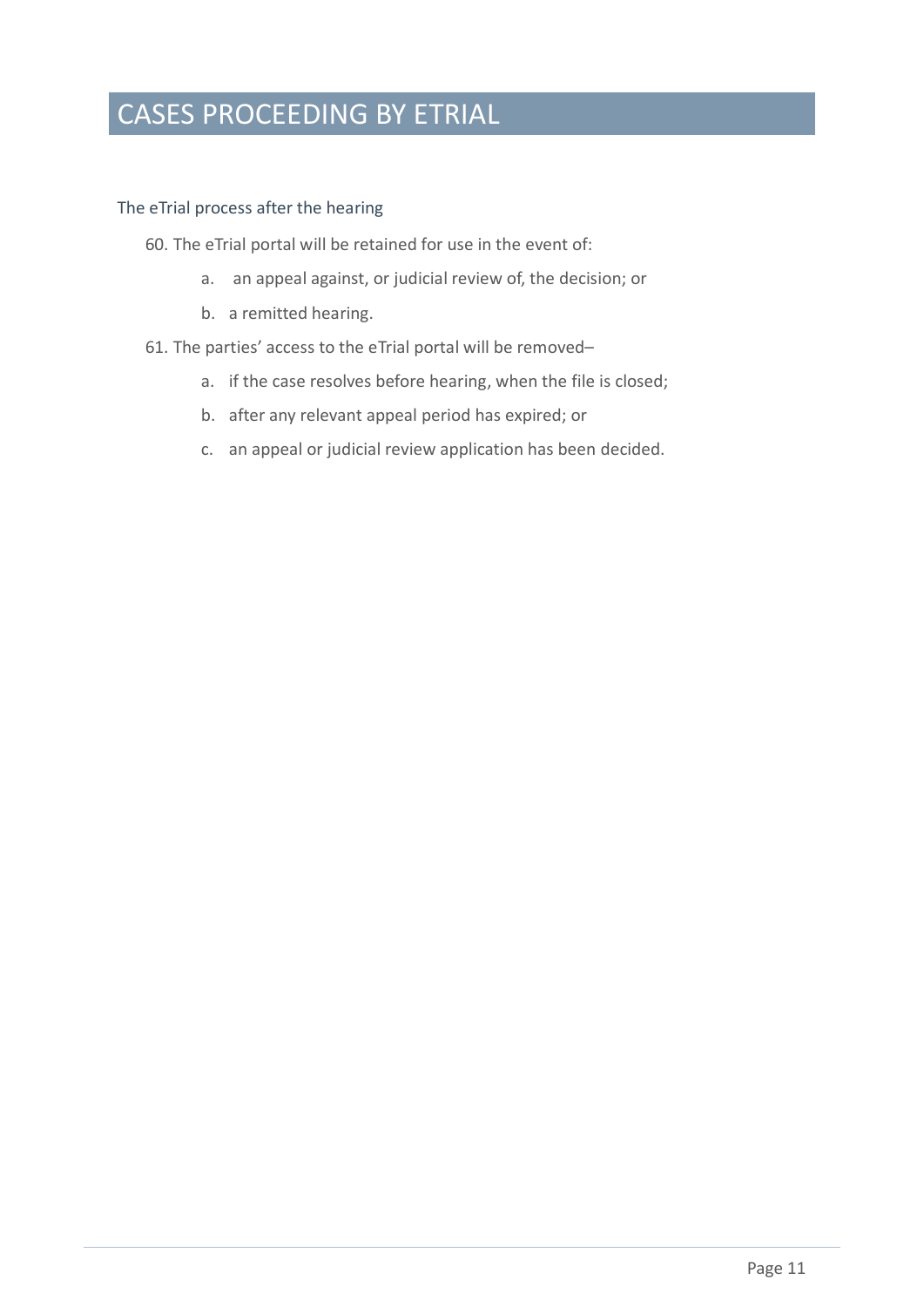# WORDS AND MEANINGS

### <span id="page-13-0"></span>Words and meanings

*Digital case:* The Court file, which includes filed documents, orders, correspondence and exhibits, is kept electronically.

*Filing documents electronically:* Providing documents to the Court for filing in electronic format in accordance with this practice direction.

*Hearing review:* Directions for hearings arrangements may be made by the President or Member managing the case list. At the hearing review parties or their legal representative inform the Court of the stage they are at in preparation for the hearing. This ensures that all parties are ready for the hearing and have provided the President or Member with the information necessary to proceed to the hearing.

*Referral documents:* Referral documents include the approved form for referral, if any, and the documents provided to the Court by the referring agency or party to commence a case under a recommendatory provision.

*SharePoint:* SharePoint is a web-based document management and storage platform that integrates with Microsoft Office.

*Text-searchable PDF:* A text-searchable PDF file is a Portable Document Format file which enables text to be searched using the standard Adobe Reader search function.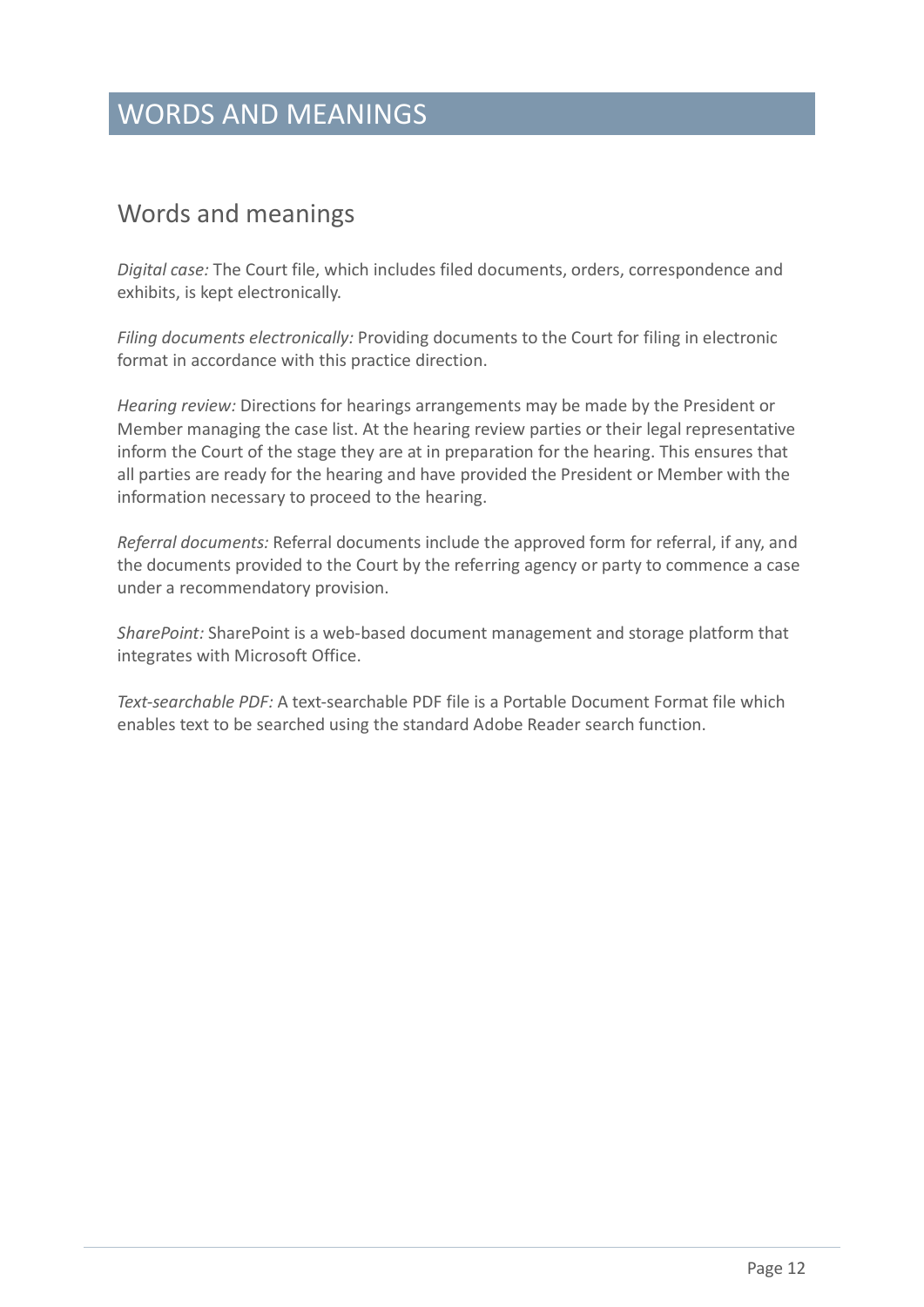# APPENDIX A - PROPOSED ARRANGEMENTS FOR ETRIAL

# <span id="page-14-0"></span>Appendix A - Proposed Arrangements for eTrial

| Technical (e.g. litigation support) contact details: |  |
|------------------------------------------------------|--|
| Name:                                                |  |
| Phone:                                               |  |
| <b>Mobile:</b>                                       |  |
| Email:                                               |  |
| Proposed numbering convention for document           |  |
| IDs (each document, not each page, must have a       |  |
| unique document ID)                                  |  |
|                                                      |  |
| Proposed format for images, audio and video files    |  |
|                                                      |  |
|                                                      |  |